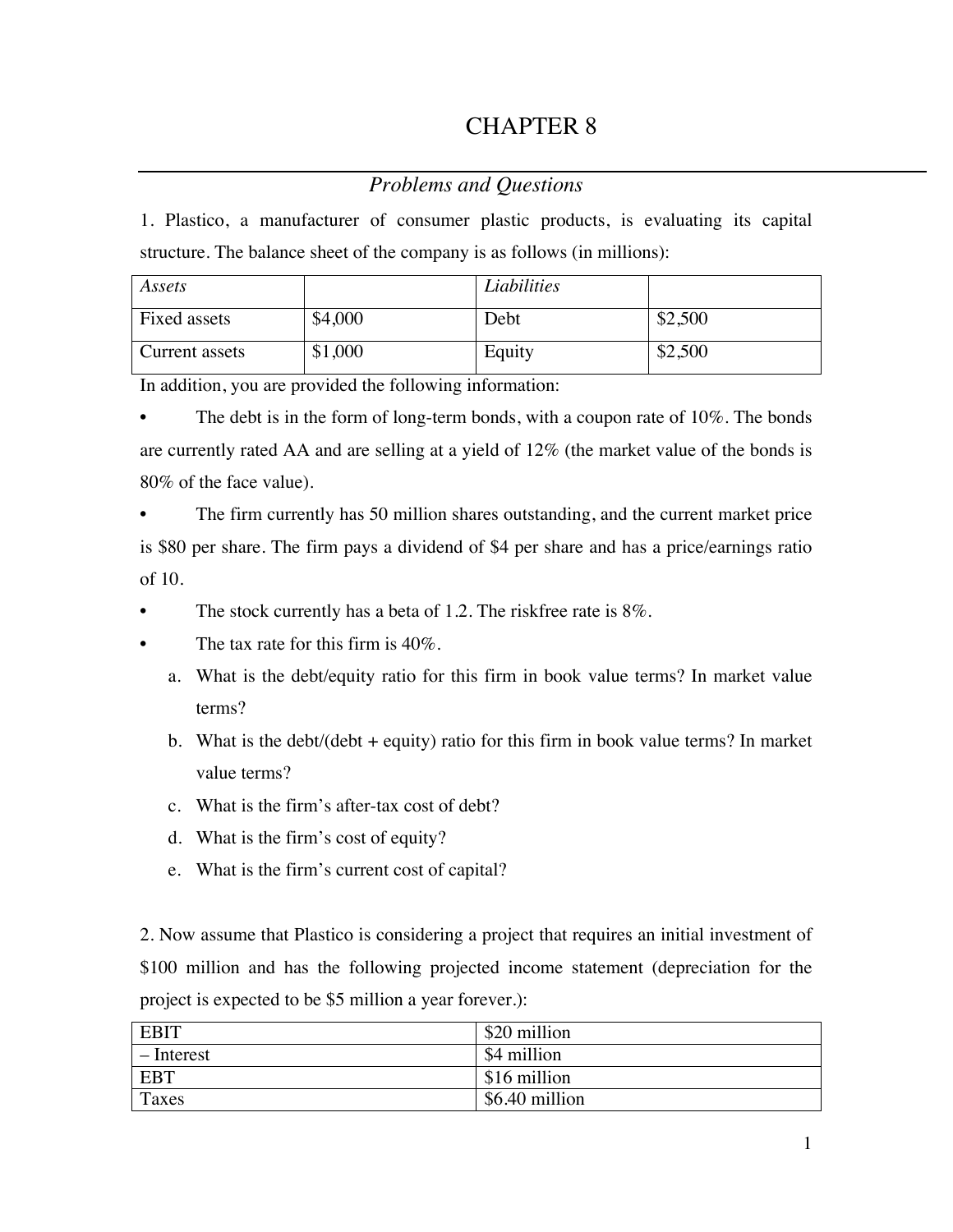Net income \$9.60 million

This project is going to be financed at the same debt/equity ratio as the overall firm and is expected to last forever. Assume that there are no principal repayments on the debt (it too is perpetual).

- a. Evaluate this project from the equity investors' standpoint. Does it make sense?
- b. Evaluate this project from the firm's standpoint. Does it make sense?
- c. In general, when would you use the cost of equity as your discount rate/benchmark?
- d. In general, when would you use the cost of capital as your benchmark?
- e. Assume, for economies of scale, that this project is going to be financed entirely with debt. What would you use as your cost of capital for evaluating this project?

3. Plastico is considering a major change in its capital structure. It has three options:

*Option 1: Issue \$1 billion in new stock and repurchase half of its outstanding* debt. This will make it an AAA-rated firm (AAA rated debt is yielding 11% in the marketplace).

*<i>Option* 2: Issue \$1 billion in new debt and buy back stock. This will drop its rating to A–. (A– rated debt is yielding 13% in the marketplace).

*Option* 3: Issue \$3 billion in new debt and buy back stock. This will drop its rating to CCC (CCC rated debt is yielding 18% in the marketplace).

- a. What is the cost of equity under each option?
- b. What is the after-tax cost of debt under each option?
- c. What is the cost of capital under each option?
- d. What would happen to (i) the value of the firm; (ii) the value of debt and equity; and (iii) the stock price under each option if you assume rational stockholders?
- e. From a cost of capital standpoint, which of the three options would you pick, or would you stay at your current capital structure?
- f. What role (if any) would the variability in Plastico's income play in your decision?
- g. How would your analysis change (if at all) if the money under the three options were used to take new investments (instead of repurchasing debt or equity)?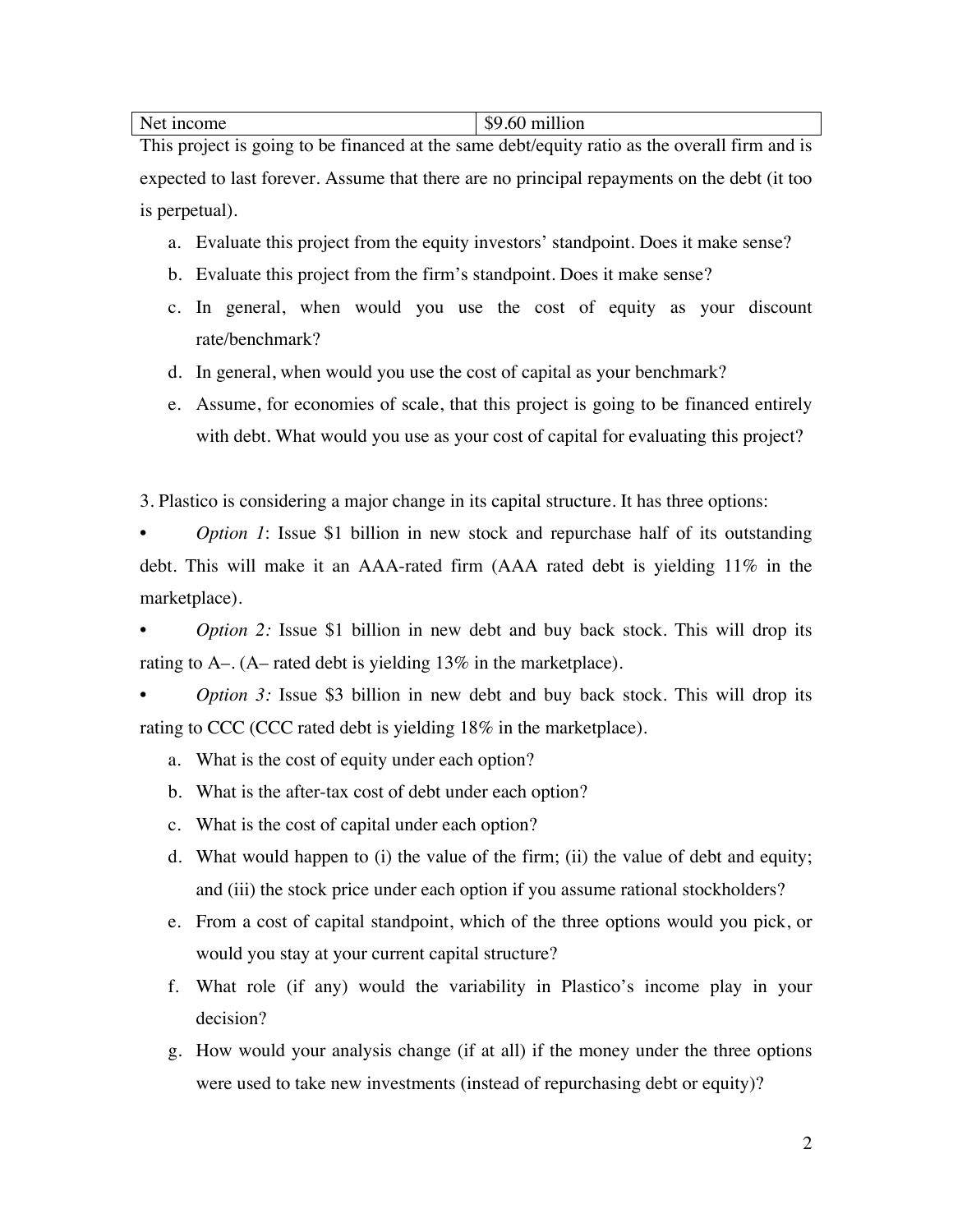- h. What other considerations (besides minimizing the cost of capital) would you bring to bear on your decision?
- i. Intuitively, why doesn't the higher rating in option 1 translate into a lower cost of capital?
- 4. Plastico is interested in how it compares with its competitors in the same industry.

|                    | Plastico | Competitors |
|--------------------|----------|-------------|
| Debt/Equity Ratio  | 50%      | 25%         |
| Variance in EBITDA | 20%      | 40%         |
| EBITDA/MV of firm  | 25%      | 15%         |
| Tax rate           | $40\%$   | 30%         |
| R&D/sales          | $2\%$    | 5%          |

a. Taking each of these variables, explain at an intuitive level whether you would expect Plastico to have more or less debt than its competitors and why.

b. You have also run a regression of debt/equity ratios against these variables for all the firms on the NYSE and have come up with the following regression equation:  $D/E = 0.10 - 0.5$  (Variance in EBITDA) + 2.0 (EBITDA/MV) + 0.4 (Tax Rate) + 2.5 (R&D/Sales)

(All inputs to the regression were in decimals, i.e., 20% was inputted as 0.20.) Given this cross-sectional relationship, what would you expect Plastico's debt/equity ratio to be?

5. As CEO of a major corporation, you have to make a decision on how much you can afford to borrow. You currently have 10 million shares outstanding, and the market price per share is \$50. You also currently have about \$200 million in debt outstanding (market value). You are rated as a BBB corporation now.

- Your stock has a beta of 1.5 and the riskfree rate is 8%.
- Your marginal tax rate is 46%.
- You estimate that your rating will change to a B if you borrow \$100 million. The BBB rate now is 11%. The B rate is 12.5%.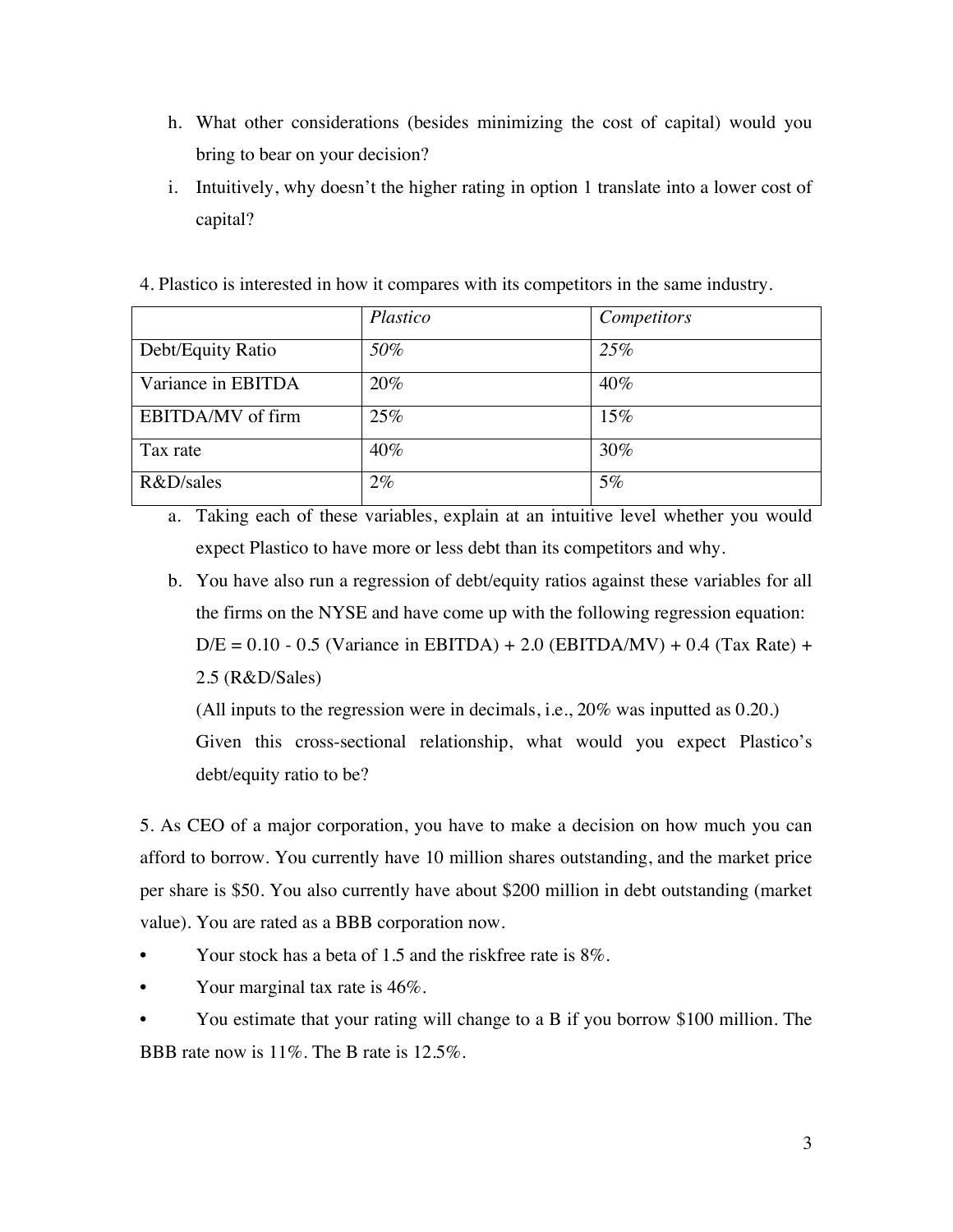- a. Given the marginal costs and benefits of borrowing the \$100 million, should you go ahead with it ?
- b. What is your best estimate of the weighted average cost of capital with and without the \$100 million in borrowing?
- c. If you borrow the \$100 million, what will the price per share be after the borrowing?
- d. Assume that you have a project that requires an investment of \$100 million. It has expected before-tax revenues of \$50 million and costs of \$30 million a year in perpetuity. Is this a desirable project by your criteria? Why or why not?
- e. Does it make a difference in your decision if you were told that the cash flows from the project in **d** are certain?

6. You have been hired as a management consultant by AD Corporation to evaluate whether it has an appropriate amount of debt (the company is worried about a leveraged buyout). You have collected the following information on AD's current position:

- There are 100,000 shares outstanding at \$20/share. The stock has a beta of 1.15.
- The company has \$500,000 in long-term debt outstanding and is currently rated BBB. The current market interest rate is 10% on BBB bonds and 6% on treasury bonds.
- 
- The company's marginal tax rate is  $40\%$ .

| Additional Debt* | New Rating | <b>Interest Rate</b> |
|------------------|------------|----------------------|
| \$500,000        | ВB         | 10.5                 |
| \$1,000,000      | В          | 11.5                 |
| \$1,500,000      |            | 13.5                 |
| \$2,000,000      |            | 15                   |

You proceed to collect the data on what increasing debt will do to the company's ratings:

\*In addition to the existing debt of \$500,000.

a.How much additional debt should the company take on?

b.What will the price per share be after the company takes on new debt?

- c.What is the WACC before and after the additional debt?
- d.Assume that you are considering a project that has the following earnings in perpetuity and is of comparable risk to existing projects.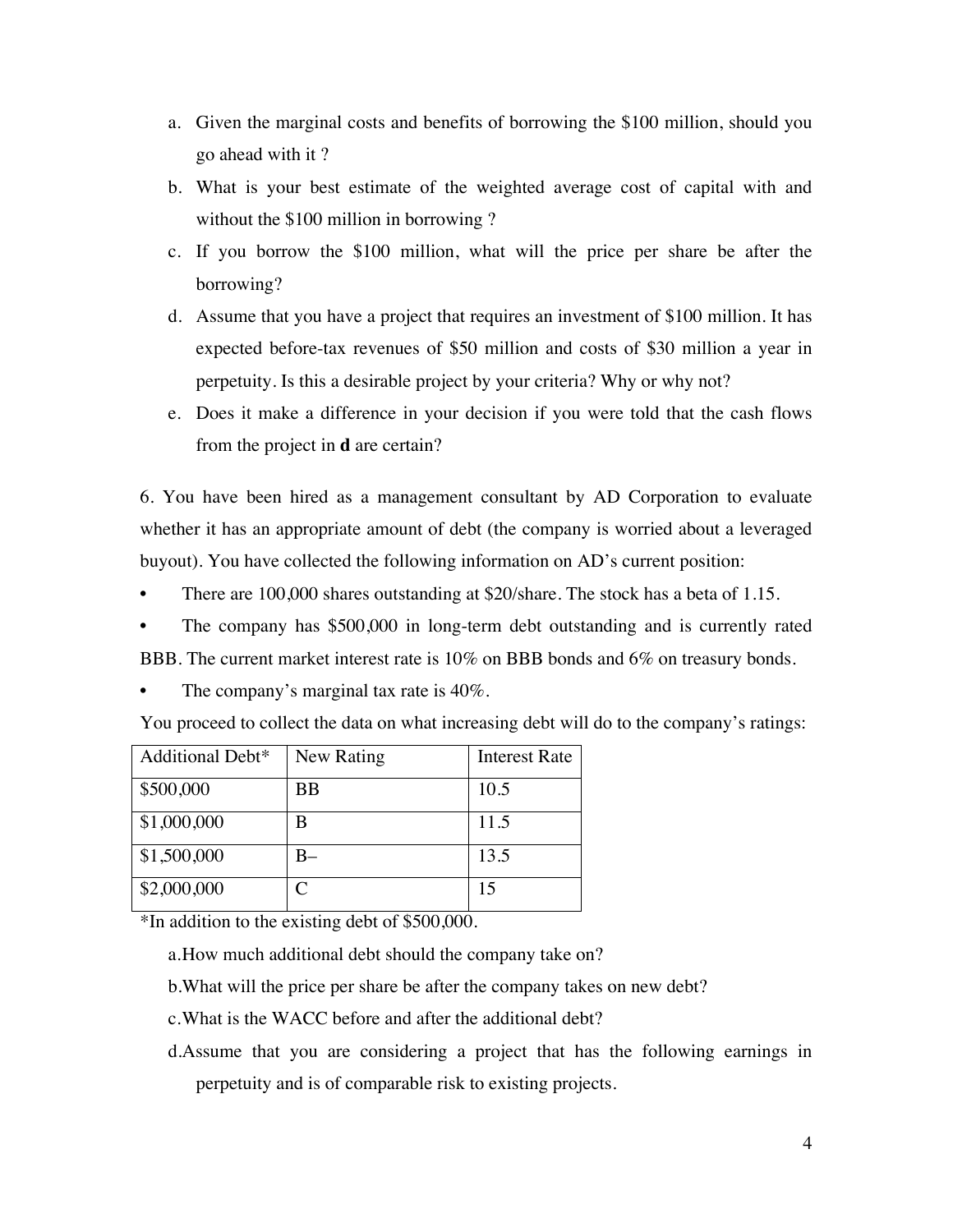| Revenues/year      | \$1,000,000                         |  |
|--------------------|-------------------------------------|--|
| Cost of goods sold | \$400,000 (includes depreciation of |  |
|                    | \$100,000                           |  |
| <b>EBIT</b>        | \$600,000                           |  |
| Debt payments      | \$100,000 (all interest payments)   |  |
| Taxable Income     | \$500,000                           |  |
| <b>Tax</b>         | \$200,000                           |  |
| After-tax profit   | \$300,000                           |  |

If this project requires an investment of \$3,000,000, what is its NPV?

7. UB is examining its capital structure with the intent of arriving at an optimal debt ratio. It currently has no debt and has a beta of 1.5. The riskless interest rate is 9%. Your research indicates that the debt rating will be as follows at different debt levels:

| $D/(D+E)$ | Rating        | <b>Interest Rate</b> |
|-----------|---------------|----------------------|
| $0\%$     | <b>AAA</b>    | 10%                  |
| 10%       | AA            | 10.5%                |
| 20%       | $\mathbf{A}$  | 11%                  |
| 30%       | <b>BBB</b>    | 12%                  |
| 40%       | <b>BB</b>     | 13%                  |
| 50%       | B             | 14%                  |
| $60\%$    | <b>CCC</b>    | 16%                  |
| 70%       | CC            | 18%                  |
| $80\%$    | $\mathcal{C}$ | 20%                  |
| 90%       | D             | 25%                  |

The firm currently has 1 million shares outstanding at \$20 per share (tax rate =  $40\%$ ).

- a. What is the firm's optimal debt ratio?
- b. Assuming that the firm restructures by repurchasing stock with debt, what will the value of the stock be after the restructuring?

8. GenCorp, an automotive parts manufacturer, currently has \$25 million in outstanding debt and has 10 million shares outstanding. The book value per share is \$10, and the market value is \$25.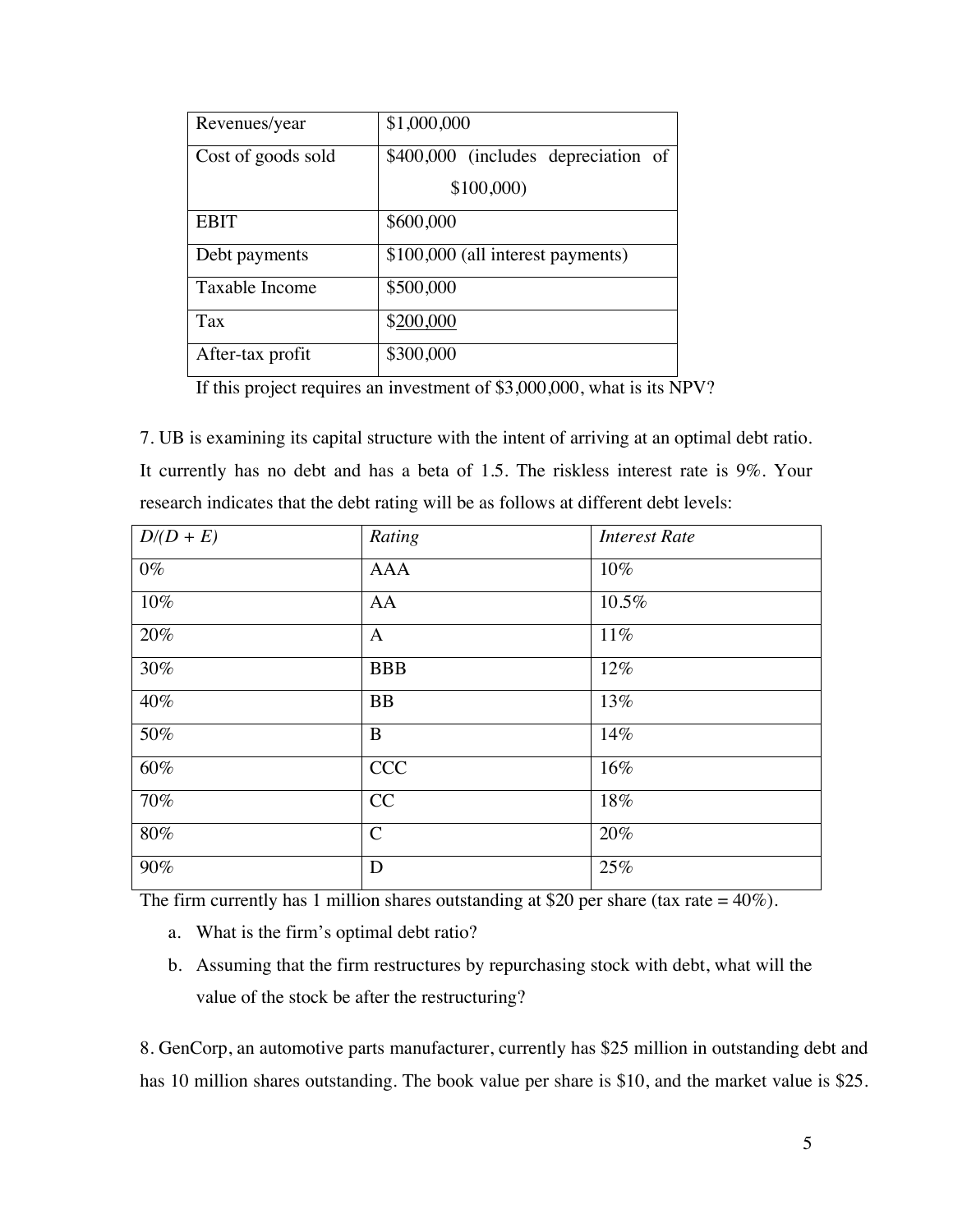The company is currently rated A, its bonds have a yield to maturity of 10%, and the current beta of the stock is 1.06. The riskfree rate is 8% now, and the company's tax is 40%.

- a. What is the company's current weighted average cost of capital?
- b. The company is considering a repurchase of 4 million shares at \$25 per share with new debt. It is estimated that this will push the company's rating down to a B (with a yield to maturity of 13%). What will the company's WACC be after the stock repurchase?

9. You have been called in as a consultant for Herbert's a sporting goods retail firm, which is examining its debt policy. The firm currently has a balance sheet as follows:

| Liability |       | Assets         |       |
|-----------|-------|----------------|-------|
| LT Bonds  | \$100 | Fixed assets   | \$300 |
| Equity    | \$300 | Current assets | \$100 |
| Total     | \$400 | Total          | \$400 |

The firm's income statement is as follows:

| Revenues                  | \$250 |
|---------------------------|-------|
| Cost of Goods Sold (cogs) | \$175 |
| Depreciation              | \$25  |
| <b>EBIT</b>               | \$50  |
| Long-term interest        | \$10  |
| <b>EBT</b>                | \$40  |
| Taxes                     | \$16  |
| Net Income                | \$24  |

The firm currently has 100 shares outstanding, selling at a market price of \$5 per share and the bonds are selling at par. The firm's current beta is 1.12, and the riskfree rate is 7%.

- a. What is the firm's current cost of equity?
- b. What is the firm's current cost of debt?
- c. What is the firm's current weighted average cost of capital?
- a. Assume that management of Herbert's is considering doing a debt-equity swap (i.e., borrowing enough money to buy back seventy shares of stock at \$5 per share). It is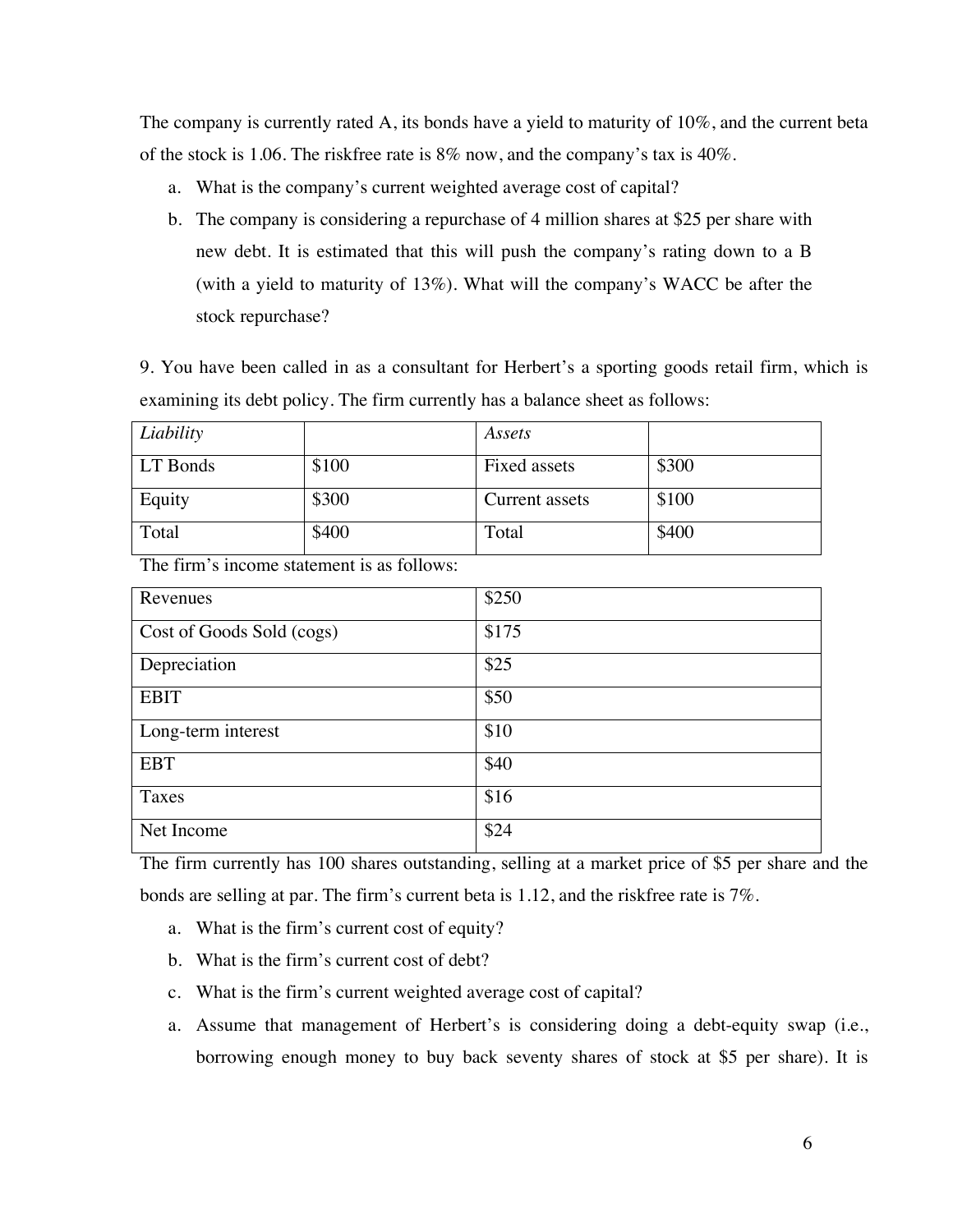believed that this swap will lower the firm's rating to C and raise the interest rate on the company's debt to 15%.

- d. What is the firm's new cost of equity?
- e. What is the effective tax rate (for calculating the after-tax cost of debt) after the swap?
- f. What is the firm's new cost of capital?

| Liability       |         | Assets         |         |
|-----------------|---------|----------------|---------|
| Long-term bonds | \$1.000 | Fixed assets   | \$1,700 |
| Equity          | \$1.000 | Current assets | \$300   |
| Total           | \$1.000 | Total          | \$1,000 |

The firm's income statement looks as follows:

| Revenues                   | \$1,000 |
|----------------------------|---------|
| Cost of Goods Sold (COGS)  | \$400   |
| Depreciation               | \$100   |
| <b>EBIT</b>                | \$500   |
| Long-term interest expense | \$100   |
| <b>EBT</b>                 | \$400   |
| Taxes                      | \$200   |
| Net income                 | \$200   |

The firm's bonds are all twenty-year bonds with a coupon rate of 10% that are selling at 90% of face value (the yield to maturity on these bonds is 11%). The stocks are selling at a P/E ratio of 9 and have a beta of 1.25. The riskfree rate is 6%.

- a. What is the firm's current cost of equity?
- b. What is the firm's current after-tax cost of debt?
- c. What is the firm's current weighted average cost of capital?

Assume that management of Terck, which is very conservative, is considering doing an equityfor-debt swap (i.e., issuing \$200 more of equity to retire \$200 of debt). This action is expected to lower the firm's interest rate by 1%.

- d. What is the firm's new cost of equity?
- e. What is the new WACC?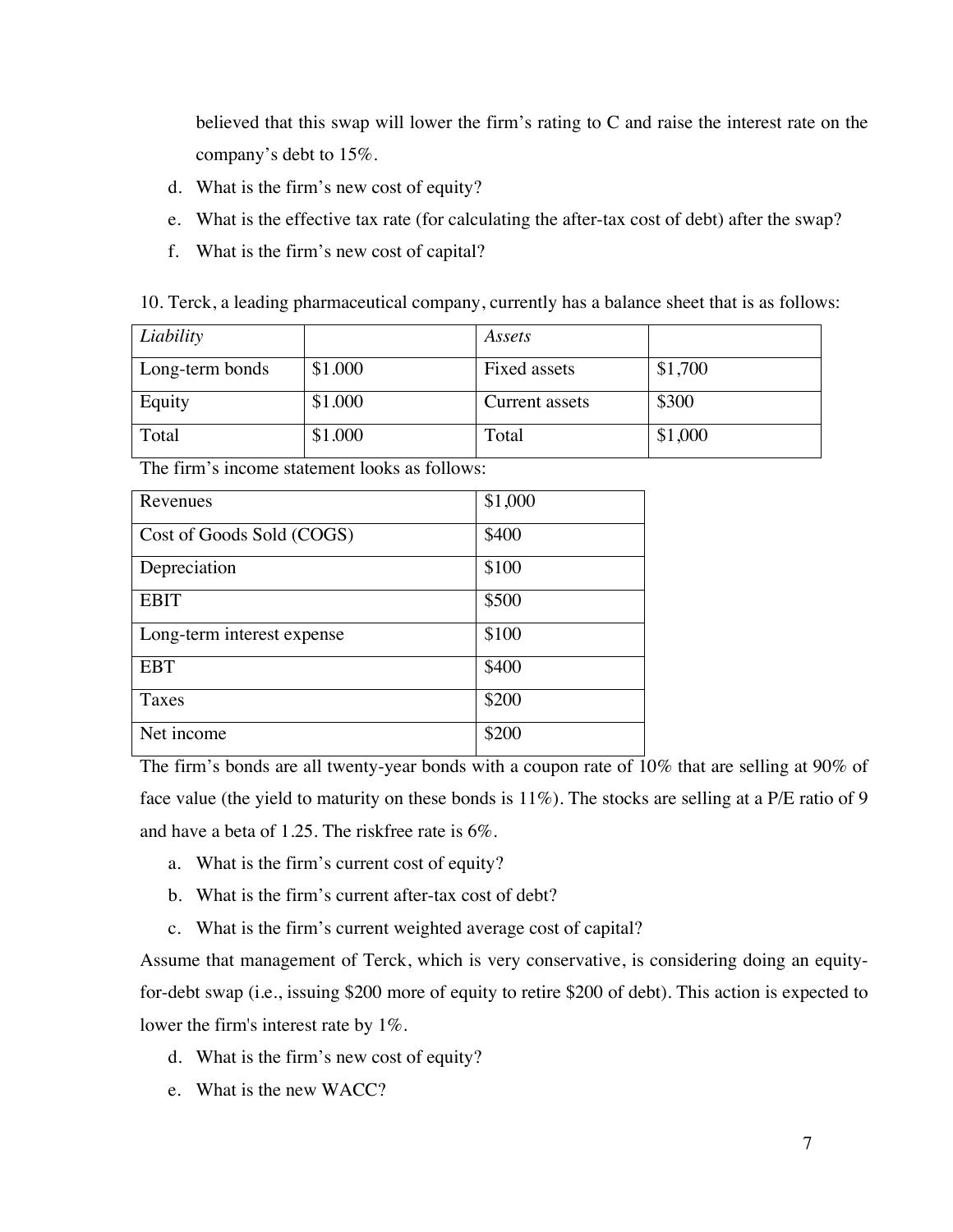## f. What will the value of the firm be after the swap?

11. You have been asked to analyze the capital structure of DASA, an environmental waste disposal firm, and make recommendations on a future course of action. DASA has 40 million shares outstanding, selling at \$20 per share, and a debt/equity ratio (in market value terms) of 0.25. The beta of the stock is 1.15, and the firm currently has a AA rating, with a corresponding market interest rate of 10%. The firm's income statement is as follows:

| <b>EBIT</b>       | \$150 million |
|-------------------|---------------|
| Interest expenses | \$20 million  |
| Taxable income    | \$130 million |
| Taxes             | \$52 million  |
| Net income        | \$78 million  |

The current riskfree rate is 8%.

- a. What is the firm's current WACC?
- b. The firm is proposing borrowing an additional \$200 million in debt and repurchasing stock. If it does so, its rating will decline to A, with a market interest rate of 11%. What will the WACC be if they make this move?
- c. What will the new stock price be if the firm borrows \$200 million and repurchases stock (assuming rational investors)?
- d. Now assume that the firm has another option to raise its debt/equity ratio (instead of borrowing money and repurchasing stock). It has considerable capital expenditures planned for the next year (\$150 million). The company also currently pays \$1 in dividends per share. If the company finances all its capital expenditures with debt and doubles its *dividend yield* from the current level for the next year, what would you expect the debt/equity ratio to be at the end of the next year?

12. You have been asked by JJ Corporation, a California-based firm that manufacturers and services digital satellite TV systems, to evaluate its capital structure. They currently have 70 million shares outstanding trading at \$10 per share. In addition, the company has 500,000 convertible bonds, with a coupon rate of 8%, trading at \$1000 per bond. JJ is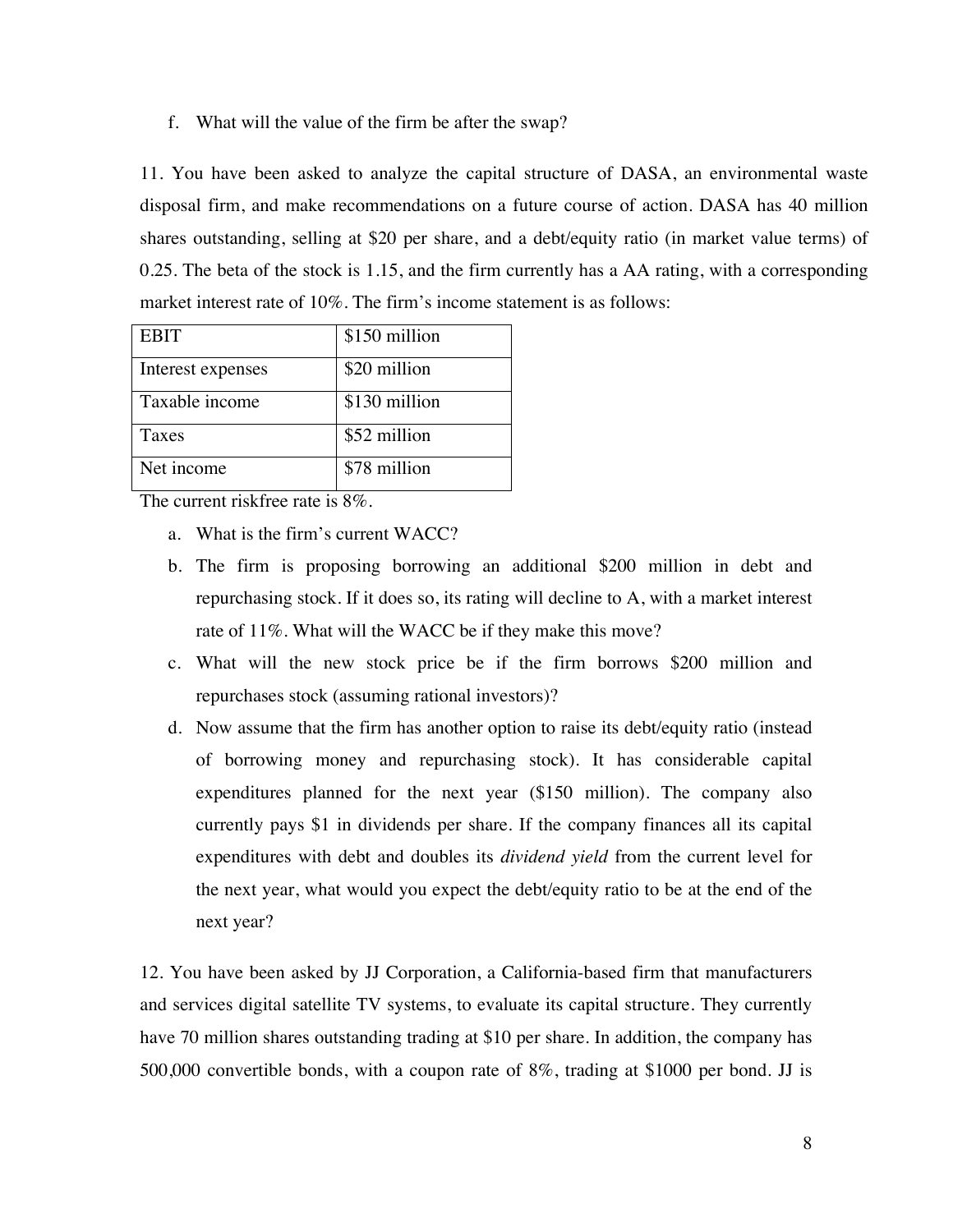rated BBB and the interest rate on BBB straight bonds is currently 10%. The beta for the company is 1.2, and the current risk-free rate is 6%. The tax rate is 40%.

- a. What is the firm's current debt/equity ratio?
- b. What is the firm's current weighted average cost of capital?

JJ Corporation is proposing to borrow \$250 million and use it for the following purposes:

- Buy back \$100 million worth of stock.
- Pay \$100 million in dividends.
- Invest \$50 million in a project with a NPV of \$25 million.

The effect of this additional borrowing will be a drop in the bond rating to B, which currently carries an interest rate of 11%.

- c. What will the firm's cost of equity be after this additional borrowing?
- d. What will the firm's weighted average cost of capital be after this additional borrowing?
- e. What will the value of the firm be after this additional borrowing?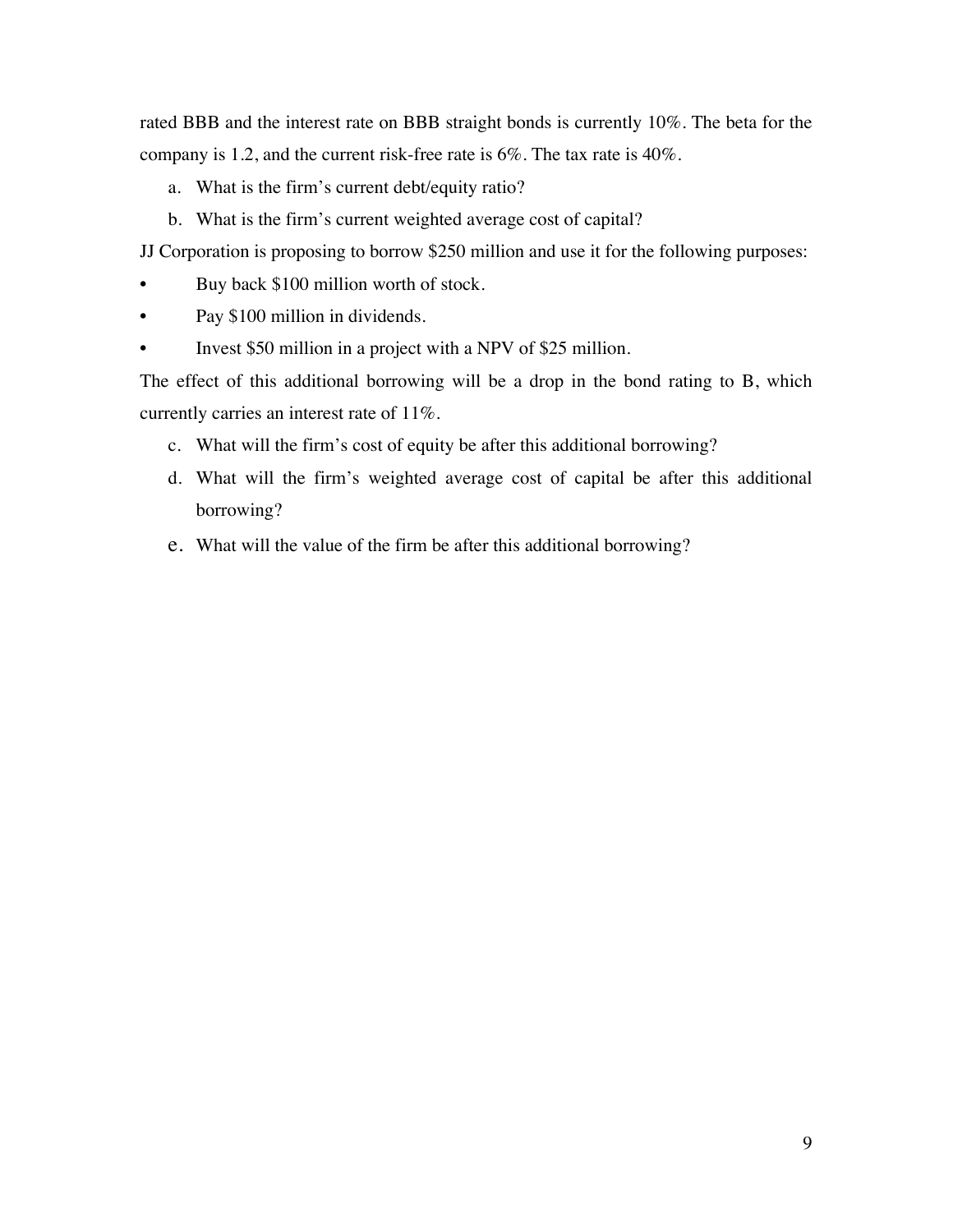13. Pfizer, one of the largest pharmaceutical companies in the United States, is considering what its debt capacity is. In March 1995, Pfizer had an outstanding market value of equity of \$24.27 billion, debt of \$2.8 billion, and a AAA rating. Its beta was 1.47, and it faced a marginal corporate tax rate of 40%. The Treasury bond rate at the time of the analysis was 6.50%, and AAA bonds trade at a spread of 0.30% over the treasury rate.

- a. Estimate the current cost of capital for Pfizer.
- b. It is estimated that Pfizer will have a BBB rating if it moves to a 30% debt ratio and that BBB bonds have a spread of 2% over the Treasury rate. Estimate the cost of capital if Pfizer moves to its optimal.
- c. Assuming a constant growth rate of 6% in the firm value, how much will firm value change if Pfizer moves its optimal? What will the effect be on the stock price?
- d. Pfizer has considerable R&D expenses. Will this fact affect whether Pfizer takes on the additional debt?

14. Upjohn, another major pharmaceutical company, is also considering whether it should borrow more. It has \$664 million in book value of debt outstanding and 173 million shares outstanding at \$30.75 per share. The company has a beta of 1.17, and faces a tax rate of 36%. The Treasury bond rate is 6.50%.

- a. If the interest expense on the debt is \$55 million, the debt has an average maturity of ten years, and the company is currently rated AA– (with a market interest rate of 7.50%), estimate the market value of the debt.
- b. Estimate the current cost of capital.
- c. It is estimated that if Upjohn moves to its optimal debt ratio, and no growth in firm value is assumed, the value per share will increase by \$1.25. Estimate the cost of capital at the optimal debt ratio.

15. Bethlehem Steel, one of the oldest and largest steel companies in the United States, is considering the question of whether it has any excess debt capacity. The firm has \$527 million in market value of debt outstanding and \$1.76 billion in market value of equity. The firm has earnings before interest and taxes of \$131 million and faces a corporate tax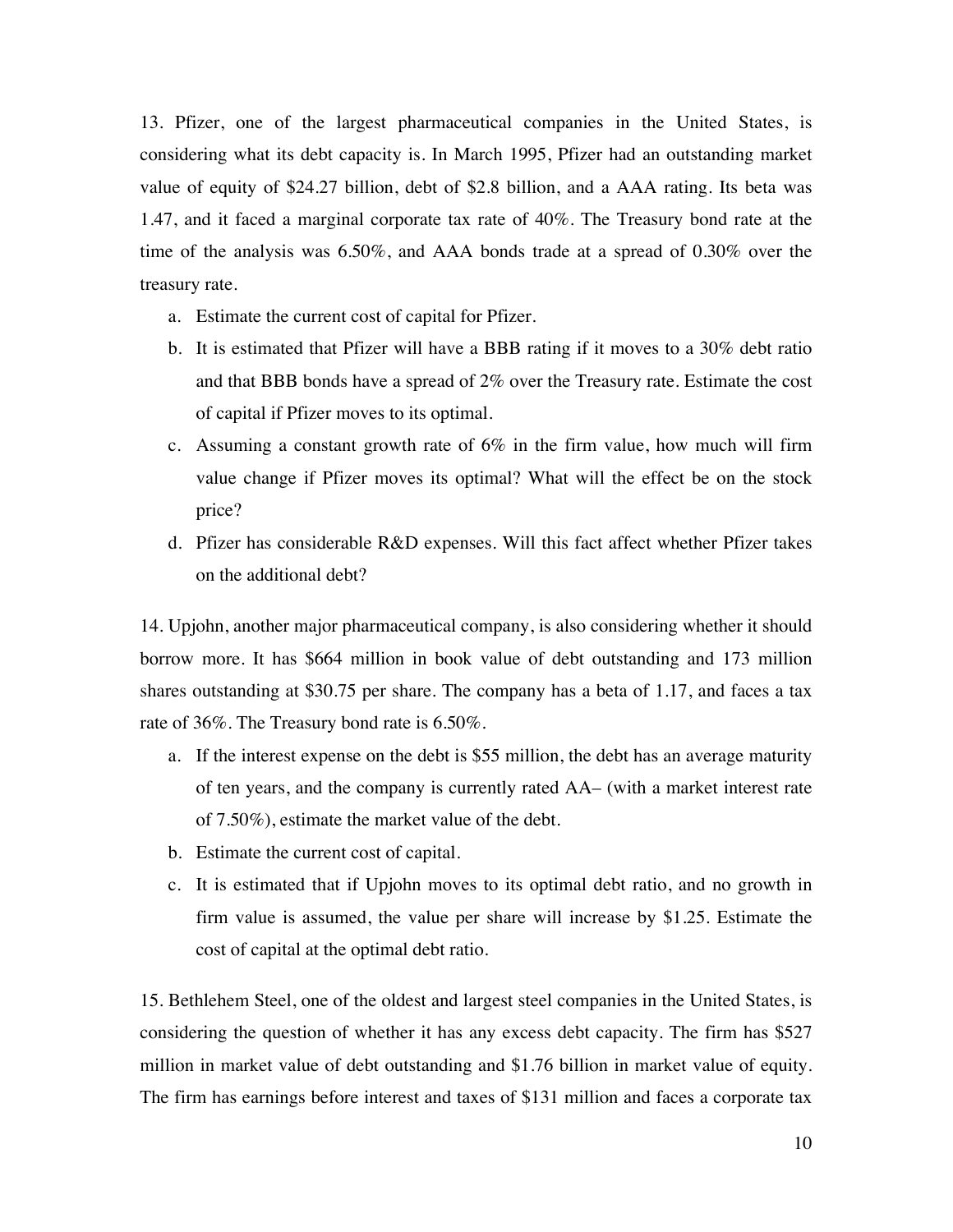rate of 36%. The company's bonds are rated BBB, and the cost of debt is 8%. At this rating, the firm has a probability of default of 2.30%, and the cost of bankruptcy is expected to be 30% of firm value.

- a. Estimate the unlevered value of the firm.
- b. Estimate the levered value of the firm, using the APV approach, at a debt ratio of 50%. At that debt ratio, the firm's bond rating will be CCC, and the probability of default will increase to 46.61%.

16. Kansas City Southern, a railroad company, had debt outstanding of \$985 million and 40 million shares trading at \$46.25 per share in March 1995. It earned \$203 million in EBIT, and faced a marginal tax rate of 36.56%. The firm was interested in estimating its optimal leverage using the APV approach. The following table summarizes the estimated bond ratings and probabilities of default at each level of debt from 0% to 90%.

| Debt Ratio | <b>Bond Rating</b>          | Probability of Default |
|------------|-----------------------------|------------------------|
| $0\%$      | <b>AAA</b>                  | 0.28%                  |
| $10\%$     | <b>AAA</b>                  | 0.28%                  |
| 20%        | $A-$                        | 1.41%                  |
| 30%        | <b>BB</b>                   | 12.20%                 |
| 40%        | $B -$                       | 32.50%                 |
| 50%        | <b>CCC</b>                  | 46.61%                 |
| 60%        | CC                          | 65.00%                 |
| 70%        | $\mathcal{C}_{\mathcal{C}}$ | 80.00%                 |
| $80\%$     | $\mathcal{C}_{\mathcal{C}}$ | 80.00%                 |
| 90%        |                             | 100.00%                |

The direct and indirect bankruptcy costs are estimated to be 25% of the firm value. Estimate the optimal debt ratio of the firm, based on levered firm value.

17. In 1995, an analysis of the capital structure of Reebok provided the following results on the cost of capital and firm value.

|                        | Actual | <i>Optimal</i> | Change |
|------------------------|--------|----------------|--------|
| Debt ratio             | 4.42%  | 60.00%         | 55.58% |
| Beta for the stock     | 1.95   | 3.69           | 1.74   |
| Cost of equity         | 18.61% | 28.16%         | 9.56%  |
| Bond rating            | $A-$   | $B+$           |        |
| After-tax cost of debt | 5.92%  | 6.87%          | 0.95%  |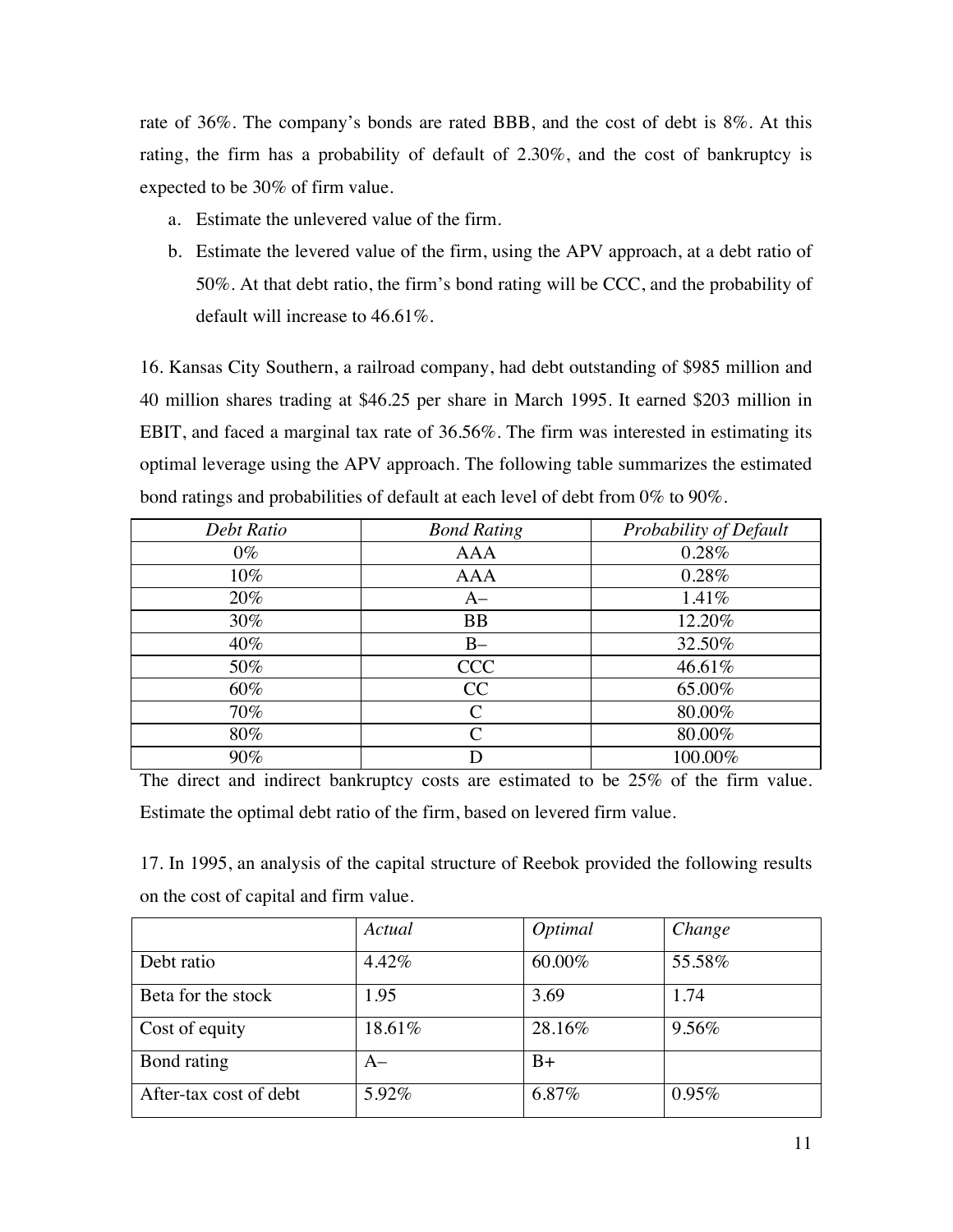| Cost of capital |       | 18.04%                         | 15.38%           | $-2.66\%$     |
|-----------------|-------|--------------------------------|------------------|---------------|
| Firm<br>value   | (with | no $\frac{1}{3}$ , 343 million | $$3,921$ million | \$578 million |
| growth)         |       |                                |                  |               |
| Stock price     |       | \$39.50                        | \$46.64          | \$7.14        |

This analysis was based on the 1995 EBIT of \$420 million and a tax rate of 36.90%.

- a. Why is the optimal debt ratio for Reebok so high?
- b. What might be some of your concerns in moving to this optimal?

18. You are trying to evaluate whether United Airlines (UAL) has any excess debt capacity. In 1995, UAL had 12.2 million shares outstanding at \$210 per share and debt outstanding of approximately \$3 billion (book as well as market value). The debt had a rating of B, and carried a market interest rate of 10.12%. In addition, the firm had leases outstanding, with annual lease payments anticipated to by \$150 million. The beta of the stock is 1.26, and the firm faces a tax rate of 35%. The treasury bond rate is 6.12%.

- a. Estimate the current debt ratio for UAL.
- b. Estimate the current cost of capital.
- c. Based on 1995 operating income, the optimal debt ratio is computed to be 30%, at which point the rating will be BBB, and the market interest rate is 8.12%.
- d. Would the fact that 1995 operating income for airlines was depressed alter your analysis in any way? Explain why.

19. Intel has an EBIT of \$3.4 billion and faces a marginal tax rate of 36.50%. It currently has \$1.5 billion in debt outstanding, and a market value of equity of \$51 billion. The beta for the stock is 1.35, and the pretax cost of debt is 6.80%. The Treasury bond rate is 6%. Assume that the firm is considering a massive increase in leverage to a 70% debt ratio, at which level the bond rating will be C (with a pretax interest rate of  $16\%$ ).

- a. Estimate the current cost of capital.
- b. Assuming that all debt gets refinanced at the new market interest rate, what would your interest expenses be at 70% debt? Would you be able to get the entire tax benefit? Why or why not?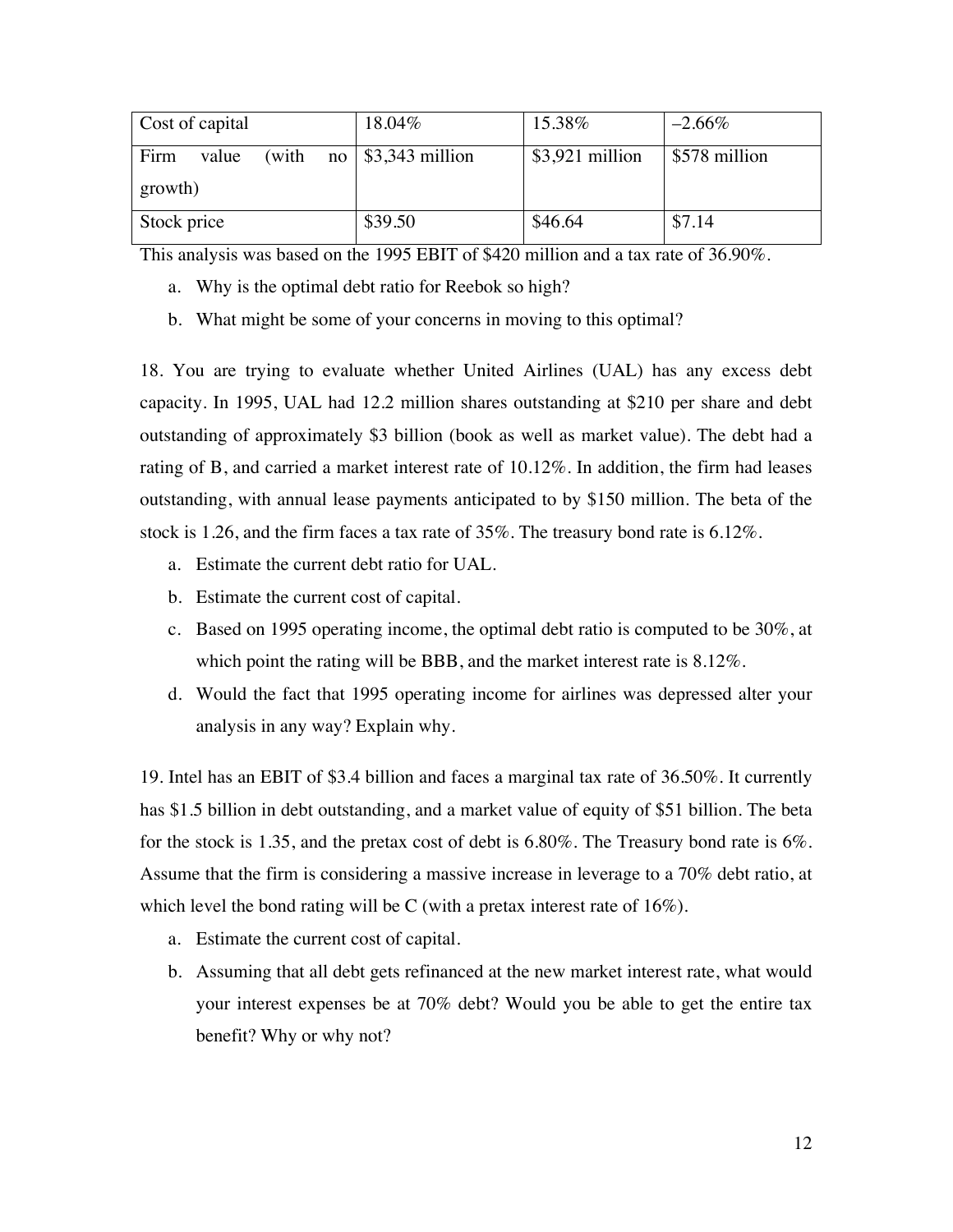- c. Estimate the beta of the stock at 70% debt, using the conventional levered beta calculation. Reestimate the beta, on the assumption that C rated debt has a beta of 0.60. Which one would you use in your cost of capital calculation?
- d. Estimate the cost of capital at 70% debt.
- e. What will happen to firm value if Intel moves to a 70% debt ratio?
- f. What general lessons on capital structure would you draw for other growth firms?

20. NYNEX, the phone utility for the New York City area, has approached you for advice on its capital structure. In 1995, NYNEX had debt outstanding of \$12.14 billion and equity outstanding of \$20.55 billion. The firm had an EBIT of \$1.7 billion and faced a corporate tax rate of  $36\%$ . The beta for the stock is 0.84, and the bonds are rated A– (with a market interest rate of 7.5%). The probability of default for  $A-$  rated bonds is 1.41%, and the bankruptcy cost is estimated to be 30% of firm value.

- a. Estimate the unlevered value of the firm.
- b. Value the firm, if it increases its leverage to 50%. At that debt ratio, its bond rating would be BBB and the probability of default would be 2.30%.
- c. Assume now that NYNEX is considering a move into entertainment, which is likely to be both more profitable and riskier than the phone business. What changes would you expect in the optimal leverage?

21. A small, private firm has approached you for advice on its capital structure decision. It is in the specialty retailing business, and it had an EBIT last year of \$500,000.

- The book value of equity is \$1.5 million, but the estimated market value is \$6 million.
- The firm has \$1 million in debt outstanding and paid an interest expense of \$80,000 on the debt last year. (Based on the interest coverage ratio, the firm would be rated AA, and would be facing an interest rate of 8.25%.)
- The equity is not traded, but the average beta for comparable traded firms is 1.05, and their average debt/equity ratio is 25%.
	- a. Estimate the current cost of capital for this firm.
	- b. Assume now that this firm doubles it debt from \$1 million to \$2 million and that the interest rate at which it can borrow increases to 9%. Estimate the new cost of capital and the effect on firm value.